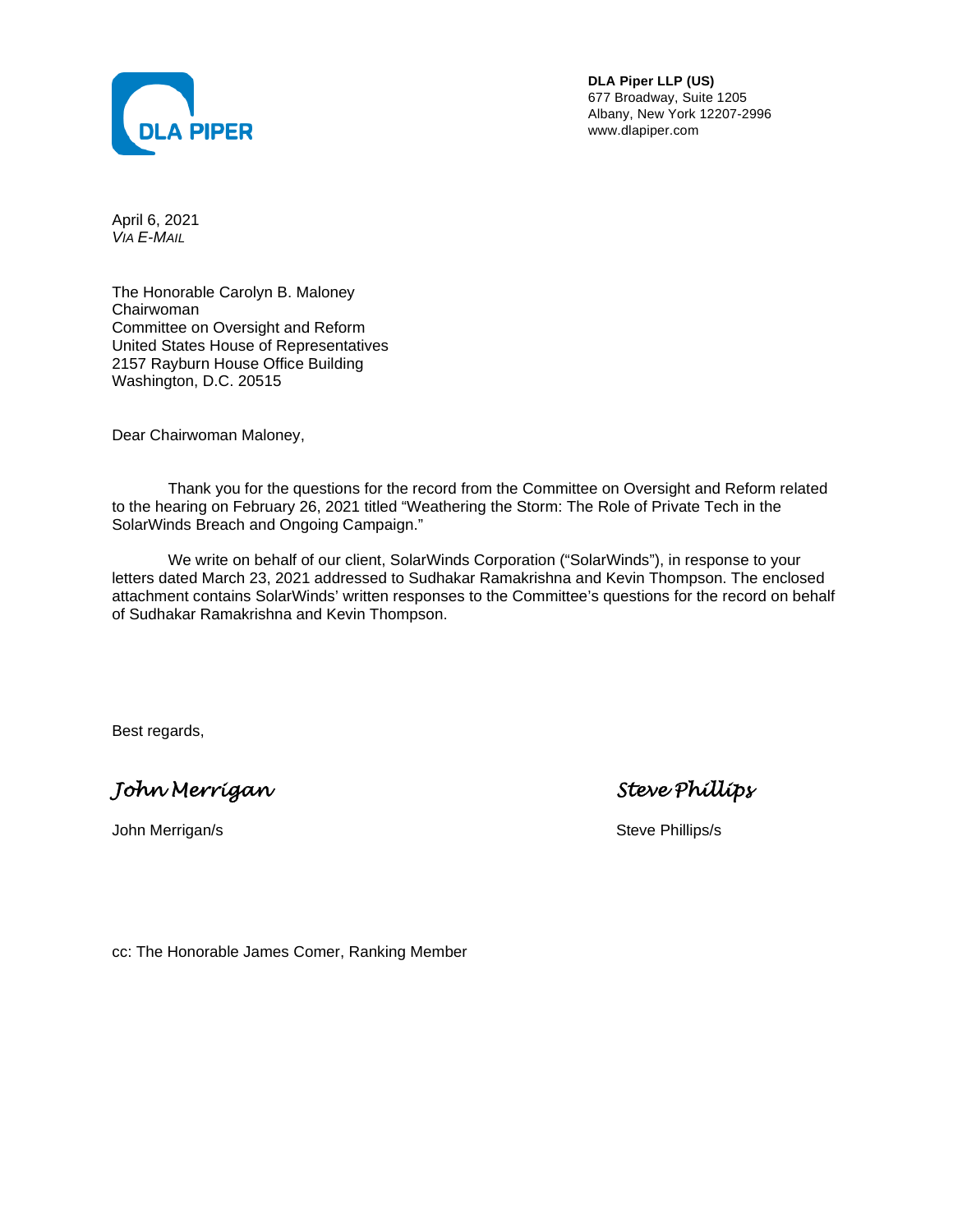# **APPENDIX A**

#### **Questions from Chairwoman Carolyn B. Maloney**

1. *Please provide the Committees any final or interim reports prepared by SolarWinds or any third-party consultants or auditors engaged by SolarWinds, including but not limited to CrowdStrike and KPMG, during an investigation into the breach.* 

The Company respectfully advises the Committee that the investigations into the cyber incident are ongoing. The Company does not anticipate receiving any interim reports beyond the investigative updates that the Company is already providing periodically. Given the multiple terabytes of data that the Company is reviewing, as well as the high operational security of the threat actor, the Company does not have certainty as to whether or when a final investigative update will be completed, but the Company is endeavoring to accomplish its review by mid-May. The Company is publishing – through its public reports, blog posts and other public statements – the findings from its investigations and the learnings that the Company is applying within its own environment.

Below are links to several investigative update blogs. The second blog is from the Company's security consultant and provides additional detailed information about the cyber incident.

- **Findings From Our Ongoing Investigations (Blog)** [https://orangematter.solarwinds.com/2021/02/03/findings-from-our-ongoing](https://orangematter.solarwinds.com/2021/02/03/findings-from-our-ongoing-investigations/)[investigations/](https://orangematter.solarwinds.com/2021/02/03/findings-from-our-ongoing-investigations/)
- **Detailed CrowdStrike post authorized by SolarWinds (Blog)** <https://www.crowdstrike.com/blog/sunspot-malware-technical-analysis/>
- **New Findings From Our Investigation of Sunburst (Blog)** [https://orangematter.solarwinds.com/2021/01/11/new-findings-from-our-investigation-of](https://orangematter.solarwinds.com/2021/01/11/new-findings-from-our-investigation-of-sunburst/)[sunburst/](https://orangematter.solarwinds.com/2021/01/11/new-findings-from-our-investigation-of-sunburst/)
- **A Message to Our Customers (Vlog)** https://orangematter.solarwinds.com/2020/12/18/a-message-to-our-customers/
- **Update on Security Vulnerability (Blog)** https://orangematter.solarwinds.com/2020/12/17/solarwinds-update-on-securityvulnerability/
- *2. After Palo Alto Networks contacted your company in October to raise concerns about the Orion product based on behavior that they had observed—which is now believed to be*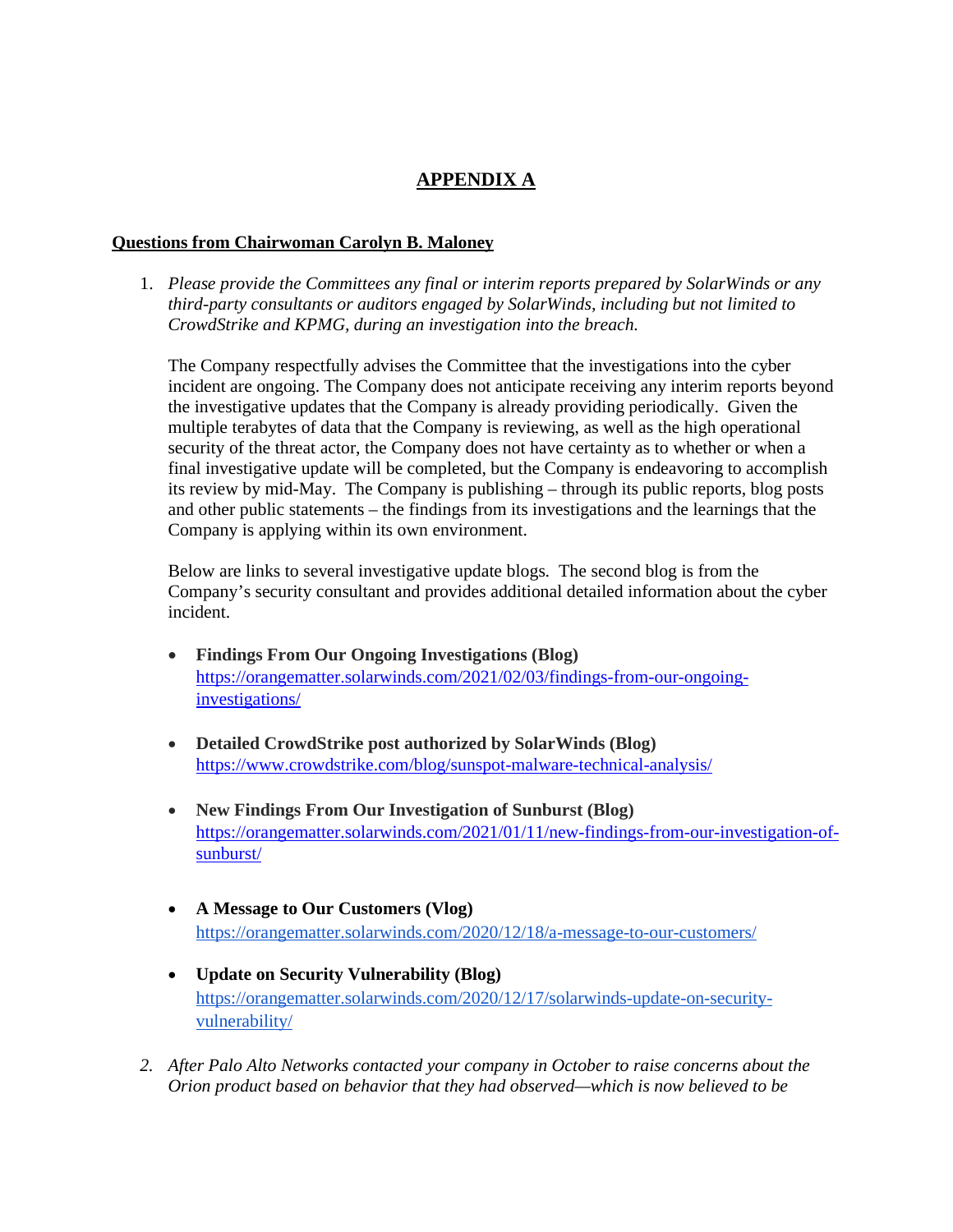## *related to the SolarWinds cyberattack—what steps did you take to investigate this issue? Why did these steps not reveal the breach of the build server at that time?*

The Company respectfully advises the Committee that upon receiving an inquiry from Palo Alto Networks, the Company initiated a review and investigation pursuant to its corporate Incident Response Plan. This review and investigation were conducted by professionals from the Company's information security and engineering teams. In the course of its review and investigation, the Company requested additional information from Palo Alto Networks, but the Company was informed at that time that additional information was unavailable. Due to the complexity and sophistication of the attack, the Company was not able to identify the cause of the concerns that Palo Alto Networks identified at that time, nor did it identify the existence of Sunburst in its Orion product. Because of this, the inquiry was not escalated beyond the IT team, which meant that management and directors were not aware of the issue until December 2020. To date, the Company has not confirmed the existence of Sunburst in the Orion product deployed at Palo Alto Networks.

*3. Do you have any additional information about how the attackers gained initial access to SolarWinds' build server? If not, when do you expect to have this information?* 

The Company respectfully advises the Committee that the investigations into how the attacker gained initial access to the Company's environment are ongoing. The Company, together with third-party security experts, are reviewing multiple terabytes of data in connection with this investigation. Given the high operational security of the threat actor, as well as the passage of time since initial access, the Company does not currently know when, or if, a determination will be made as to initial access.

*4. What steps does your company still need to take to remediate this breach? How much time will remediation take?* 

The Company respectfully advises the Committee that the Company released remediations for the Sunburst code across all three affected versions of its Orion Software Platform in December 2020. The Company's investigations have not identified the Sunburst code in any of its numerous other products.

Further, the Company has and continues to apply its learning from the attack to help protect the Company and other companies against similar attacks in the future. These "Secure by Design" initiatives from the Company are principally focused on: (1) making the Company's internal environment more secure; (2) making development of Company products more secure; (3) making the products the Company delivers more secure. The Company has and continues to make public its "Secure by Design" initiatives to help other companies apply the Company's learnings within their own environments. Examples of such publications include:

 **Secure by Design: Securing the Supply Chain (Webcast)**  https://orangematter.solarwinds.com/2021/03/31/secure-by-design-securing-the-supplychain/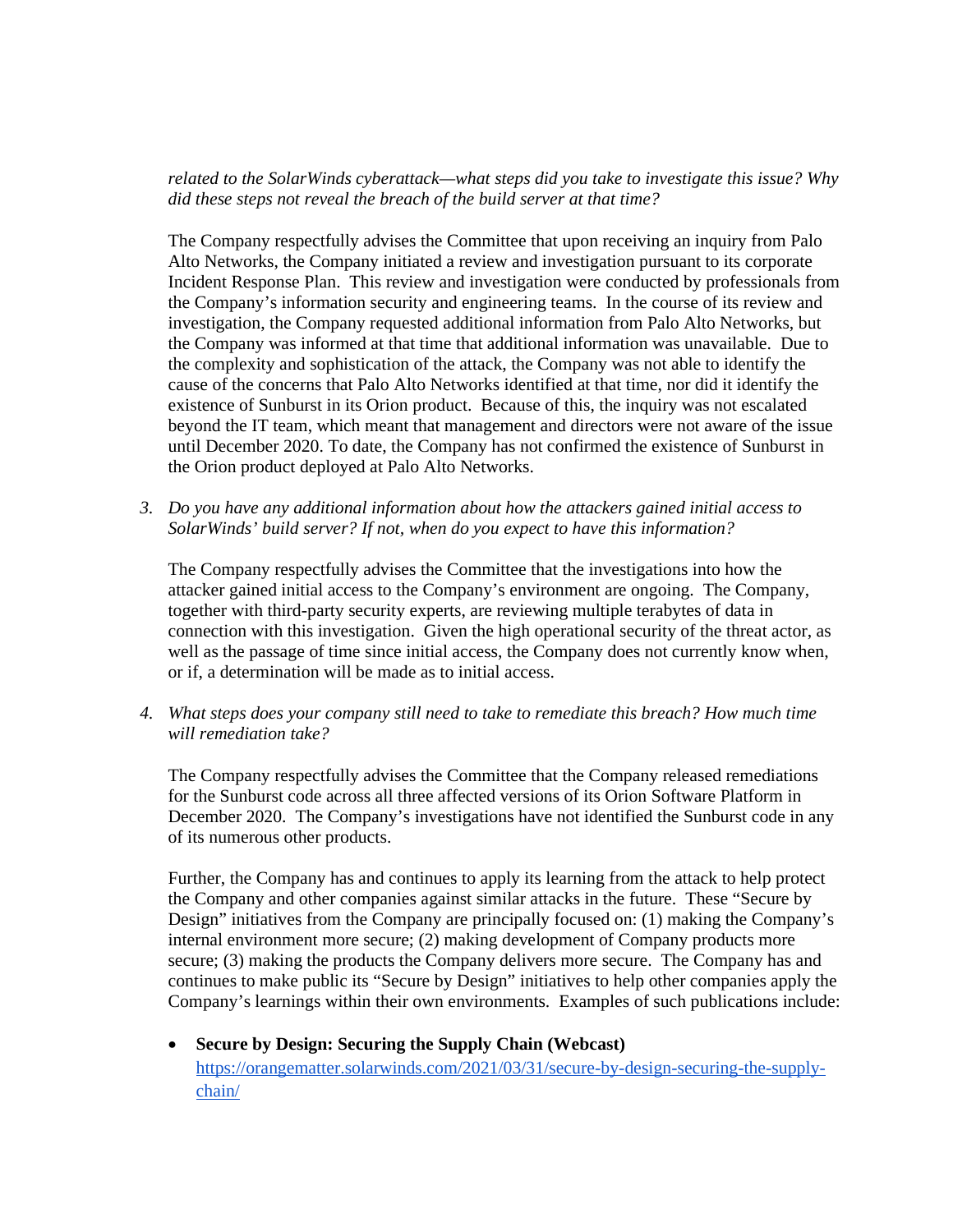- **Secure by Design: Securing the Software Development Build (TechPod)**  [https://orangematter.solarwinds.com/2021/03/24/secure-by-design-software](https://orangematter.solarwinds.com/2021/03/24/secure-by-design-software-development-build-techpod-38/)[development-build-techpod-38/](https://orangematter.solarwinds.com/2021/03/24/secure-by-design-software-development-build-techpod-38/)
- **Secure by Design: Securing the Software Development Build Environment (Webcast)**  https://orangematter.solarwinds.com/2021/03/22/secure-by-design-securing-softwaredevelopment-build-environment/
- **Secure by Design: A SolarWinds Update for National Defenders (Webcast)**  [https://orangematter.solarwinds.com/2021/03/17/secure-by-design-a-solarwinds-update](https://orangematter.solarwinds.com/2021/03/17/secure-by-design-a-solarwinds-update-for-national-defenders/)[for-national-defenders/](https://orangematter.solarwinds.com/2021/03/17/secure-by-design-a-solarwinds-update-for-national-defenders/)
- **Secure by Design: Helping Our Customers Get Back to Business (TechPod)**  [https://orangematter.solarwinds.com/2021/03/09/secure-by-design-customers-back](https://orangematter.solarwinds.com/2021/03/09/secure-by-design-customers-back-business-techpod-37/)[business-techpod-37/](https://orangematter.solarwinds.com/2021/03/09/secure-by-design-customers-back-business-techpod-37/)
- **Secure by Design: Getting Our Customers Back to Business (Webcast)**  [https://orangematter.solarwinds.com/2021/03/05/secure-by-design-getting-our](https://orangematter.solarwinds.com/2021/03/05/secure-by-design-getting-our-customers-back-to-business/)[customers-back-to-business/](https://orangematter.solarwinds.com/2021/03/05/secure-by-design-getting-our-customers-back-to-business/)
- **Lessons Learned from a Cyberattack: A Conversation with SolarWinds (Webcast)**  [https://www.csis.org/events/lessons-learned-cyberattack-conversation-solarwinds-part-1-](https://www.csis.org/events/lessons-learned-cyberattack-conversation-solarwinds-part-1-2) 2
- **Secure by Design: Our Plan for a Safer SolarWinds and Customer Community (TechPod)**  [https://orangematter.solarwinds.com/2021/02/17/secure-by-design-our-plan-for-a-safer](https://orangematter.solarwinds.com/2021/02/17/secure-by-design-our-plan-for-a-safer-solarwinds-and-customer-community-techpod-036/)[solarwinds-and-customer-community-techpod-036/](https://orangematter.solarwinds.com/2021/02/17/secure-by-design-our-plan-for-a-safer-solarwinds-and-customer-community-techpod-036/)
- **Secure by Design: Our Plan for a Safer SolarWinds and Customer Community Webcast**  https://orangematter.solarwinds.com/2021/02/05/secure-by-design-our-plan-for-a-safersolarwinds-and-customer-community/
- **Continuing Our Journey to Becoming Secure by Design (Blog)**  [https://orangematter.solarwinds.com/2021/02/03/continuing-our-journey-to-becoming](https://orangematter.solarwinds.com/2021/02/03/continuing-our-journey-to-becoming-secure-by-design/)[secure-by-design/](https://orangematter.solarwinds.com/2021/02/03/continuing-our-journey-to-becoming-secure-by-design/)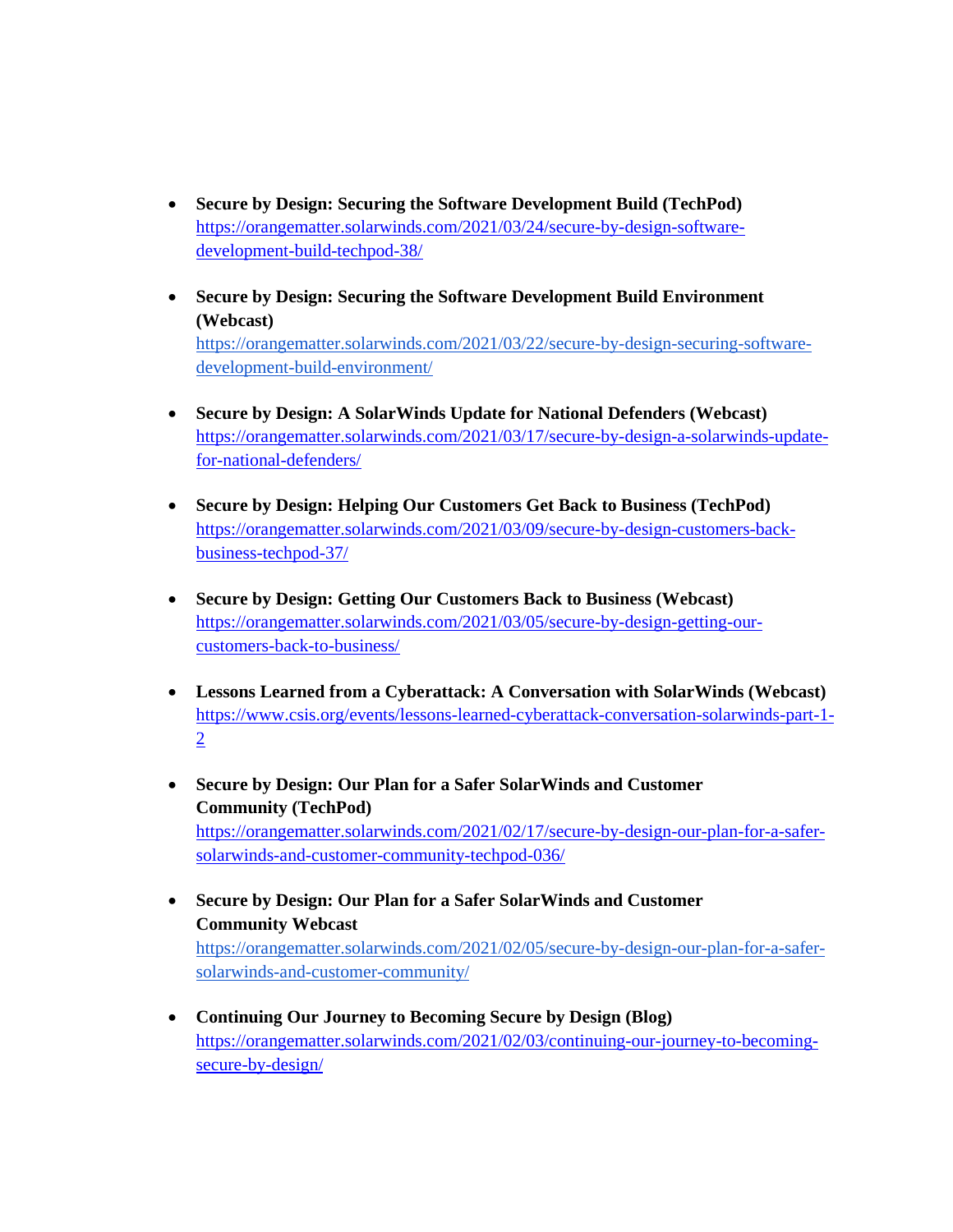**Our Plan for a Safer SolarWinds and Customer Community (Blog)**  https://orangematter.solarwinds.com/2021/01/07/our-plan-for-a-safer-solarwinds-andcustomer-community/

### *5. Please provide a breakdown of your expected costs associated with this breach.*

The Company respectfully advises the Committee that, as of March 1, 2021, the Company had incurred \$3.5 million of expenses related to the cyber incident through December 31, 2021. Expenses include costs to investigate and remediate the cyber incident, legal and other professional services expenses related thereto, and the cost of third-party consulting services being provided to customers at no charge. The Company also reported that it expects the costs of its "Secure by Design" initiatives to be approximately \$20-25 million annually. At this time, the Company is unable to estimate with reasonable certainty the total amount of costs that will be incurred as a result of the cyber incident.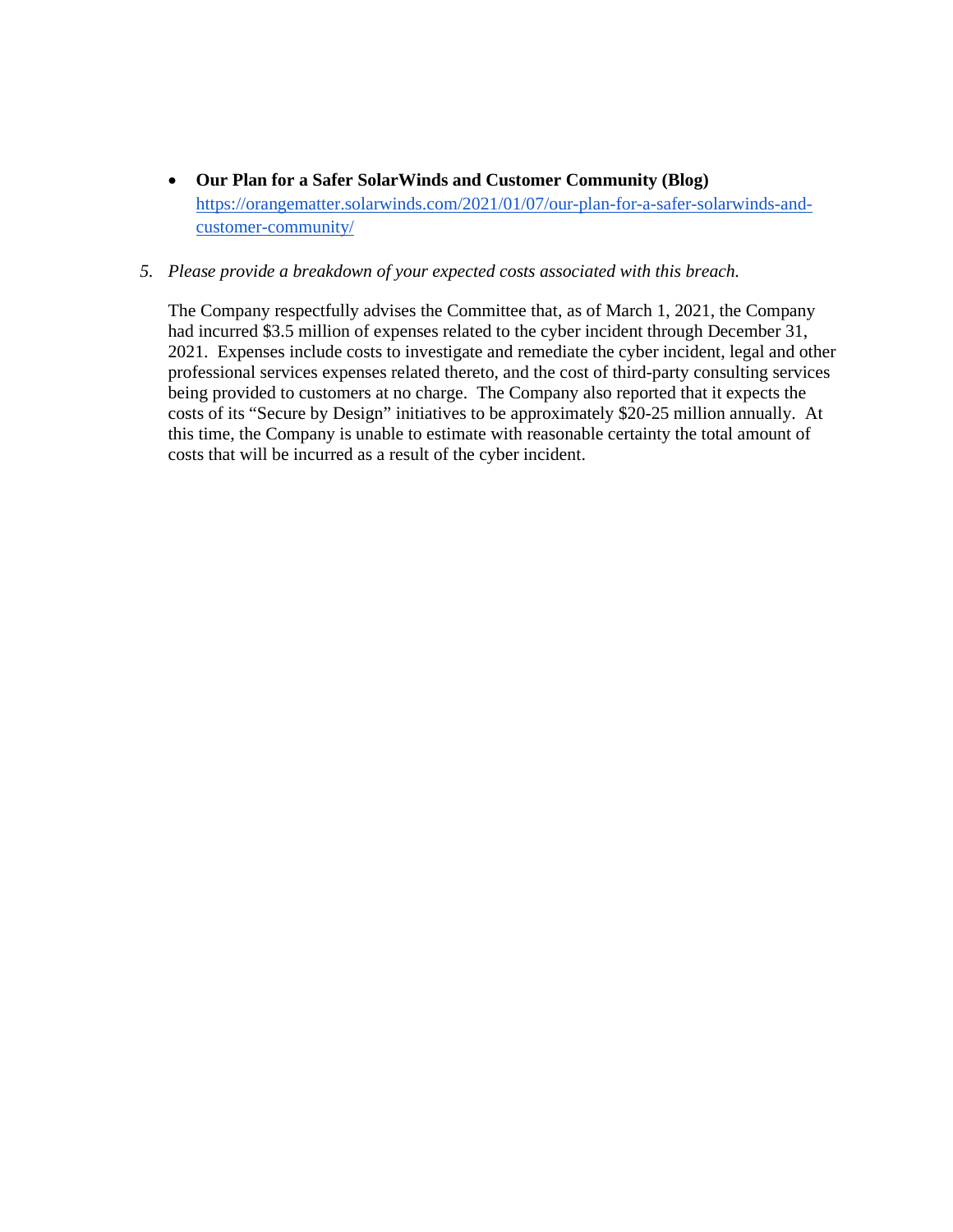## **Questions from Congressman Jim Cooper:**

*During the House Committee on Oversight and Reform hearing on February 26, 2021, on the role of your companies in the "SolarWinds breach," I asked each of you about your company's errors and omissions insurance. Only Mr. Smith said that Microsoft was self-insured.* 

*In SolarWinds' IPO Prospectus from 2018, SolarWinds stated, "[d]espite our security measures, unauthorized access to, or security breaches of, our software or systems could result in the loss, compromise or corruption of data, loss of business, severe reputational damage adversely affecting customer or investor confidence, regulatory investigations and orders, litigation, indemnity obligations, damages for contract breach, penalties for violation of applicable laws or regulations, significant costs for remediation and other liabilities." SolarWinds continued, "… [o]ur errors and omissions insurance coverage covering certain security and privacy damages and claim expenses may not be sufficient to compensate for all liabilities we incur."* 

*As SolarWinds warned investors, E&O insurance could help protect the company from hacks or attacks, but might not be able to do so completely, and such coverage does nothing for your customers. There are several ways that insurance could affect your company: 1) it protects you, not your customers, so it is not necessarily aligned with your customers' interests; 2) it creates a moral hazard for your company that diminishes your interest in securing your own software, particularly if your insurance coverage is extensive; and 3) it means that future premium increases could increase your company's attention on securing your software from hacks.* 

*When I asked each of you for information regarding your insurance coverage related to security breaches, you stated that you would need to find the answers and submit them for the record. Again, I am asking you each the following questions:* 

- *1. If your company has errors and omissions insurance coverage for damages incurred from security breaches, or other cyber liability insurance for costs related to security breaches, please provide:* 
	- *a. What claims is your company making to your insurers related to the SolarWinds breach?*

The Company respectfully advises the Committee that the Company has submitted claims under its "Cyberfirst" insurance policy and a secondary excess insurance policy for both expenses incurred and potential liabilities arising out of the cyber incident.

*b. How much money was paid, or is expected to be paid, by your insurers for these claims?* 

The Company respectfully advises the Committee that, as of April 6, 2021, the Company has received approximately \$1.8 million under its cyber insurance policy.

*c. Since filing these claims, will your insurance premiums increase, or do you expect them to increase? If so, by how much?*